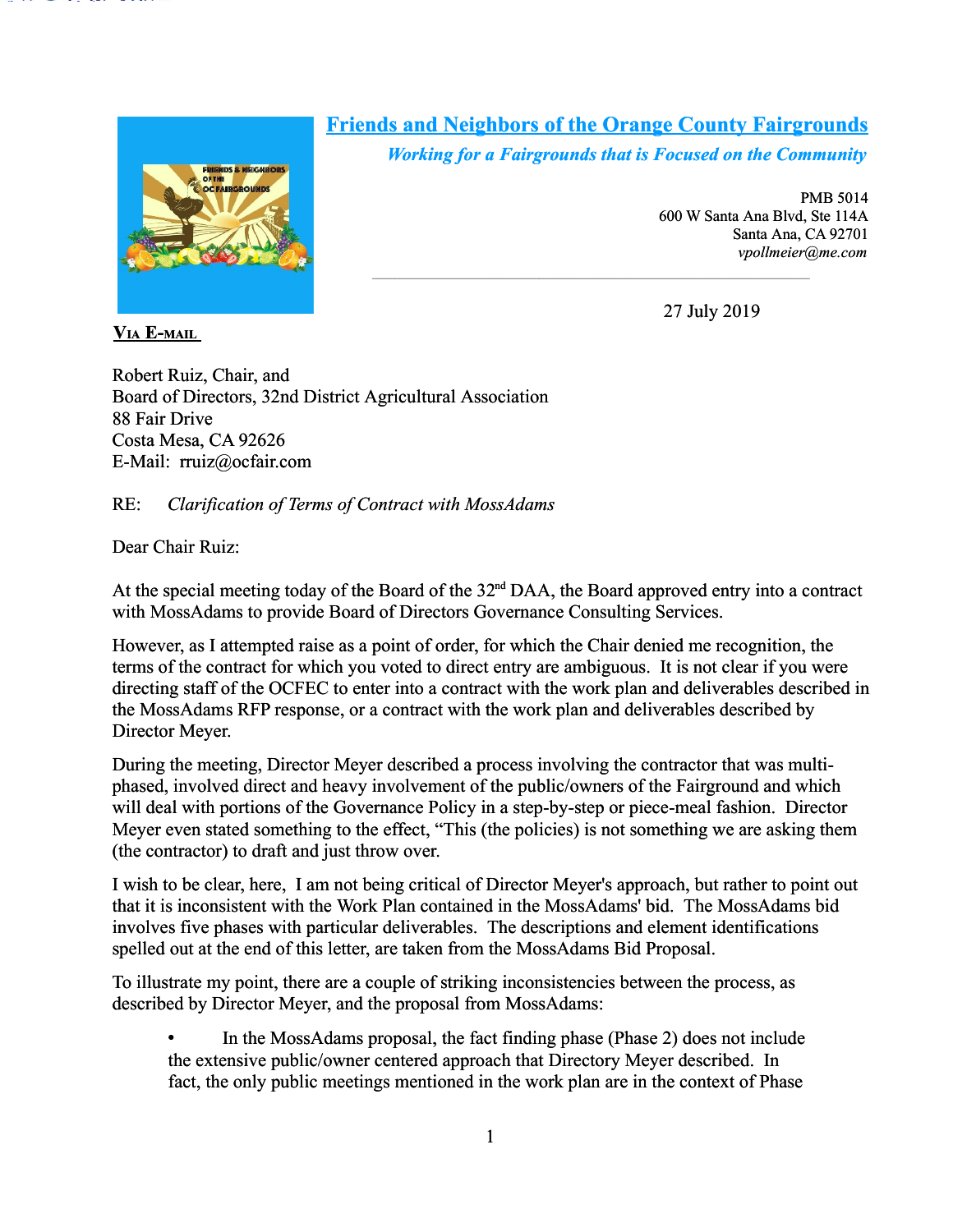5: Implementation Training, not Phase 2: Fact Finding. Further, the intensive public involvement that Director Meyer is describing would quickly consume the limited number of professional hours included in the MossAdams bid, and cause costs to rise beyond the bid amount, as MossAdams has budgeted less than a person-month of professional services for this entire task.

• Phase 3 of the MossAdams proposal makes no mention of developing the revised governing policies in stages and simply identifies a single Draft Revised Governing Policies document as a deliverable. Further the MossAdams' Work Plan includes no provision for the iteration of the Governance Policy or integration of its parts. In short, the MossAdams' Work Plan describes a single pass through development of a Draft Revised Governing Policies document and the delivery of that to the Board without revision. While this single-pass approach is consistent with the MossAdams estimate that all five phases of this task will consume less than 1 personmonth of professional service time, it does not appear consistent with the description of the process from Director Meyer.

I strongly encourage each Board member to compare the MossAdams' bid or the Work Plan summary that I have included at the end of this letter, which was generated from that bid, with the plan described by Director Meyer. I am very concerned that the level of work and involvement that Director Meyer described is inconsistent with the level of professional effort that can reasonably be expected from MossAdams, given their very low bid.

If this discrepancy is not addressed, it is likely that the staff of the OCFEC will (very reasonably) prepare a contract with MossAdams' that reflects the work-plan and deliverables found in MossAdam's RFP response and not that from Director Meyer's vision for this project. The result will either be grave disappointment by those who were supportive of Director Meyer's vision, or a need to renegotiate the contract with MossAdams, at considerable additional cost and delay, in order for it to comport with the far more ambitious process described by Director Meyer.

I think it is imperative that this be addressed immediately lest it result in misunderstandings and/or contract disputes with MossAdams or disappointment by the Board and the public with the work product provided by MossAdams.

Thank you for your time and attention this matter.

Sincerely,

Vant M. Pol

Vincent M. Pollmeier Director, Friends and Neighbors of the Orange County Fairgrounds

CC: Board of Directors - 32nd District Agricultural Ass'n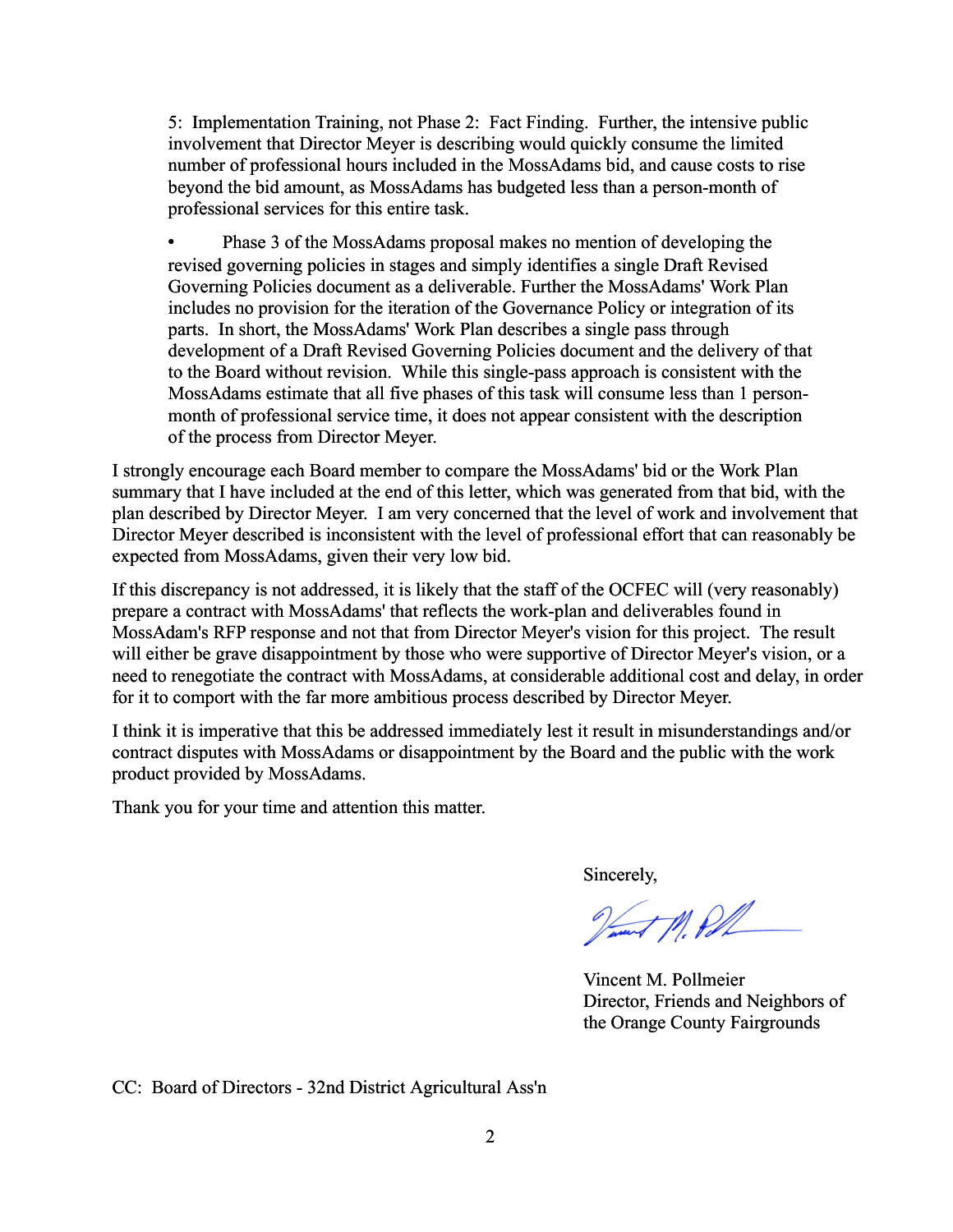| Robert Ruiz, Chair                          | rruiz@ocfairboard.com             |
|---------------------------------------------|-----------------------------------|
| Sandra Cervantes, Vice Chair                | scervantes@ocfairboard.com        |
| Ashleigh Aitken                             | aaitken@ocfairboard.com           |
| Barbara Bagneris                            | bbagneris@ocfairboard.com         |
| Douglas La Belle                            | dlabelle@ocfairboard.com          |
| Gerardo Mouet                               | gmouet@ocfairboard.com            |
| Newton Pham                                 | npham@ocfairboard.com             |
| Natalie Rubalcava-Garcia                    | nrubalcava-garcia@ocfairboard.com |
| Andreas Meyer                               | ameyer@ocfairboard.com            |
| <b>Josh Caplan, Deputy Attorney General</b> |                                   |
| Kathy Kramer, OCFEC CEO                     |                                   |
|                                             |                                   |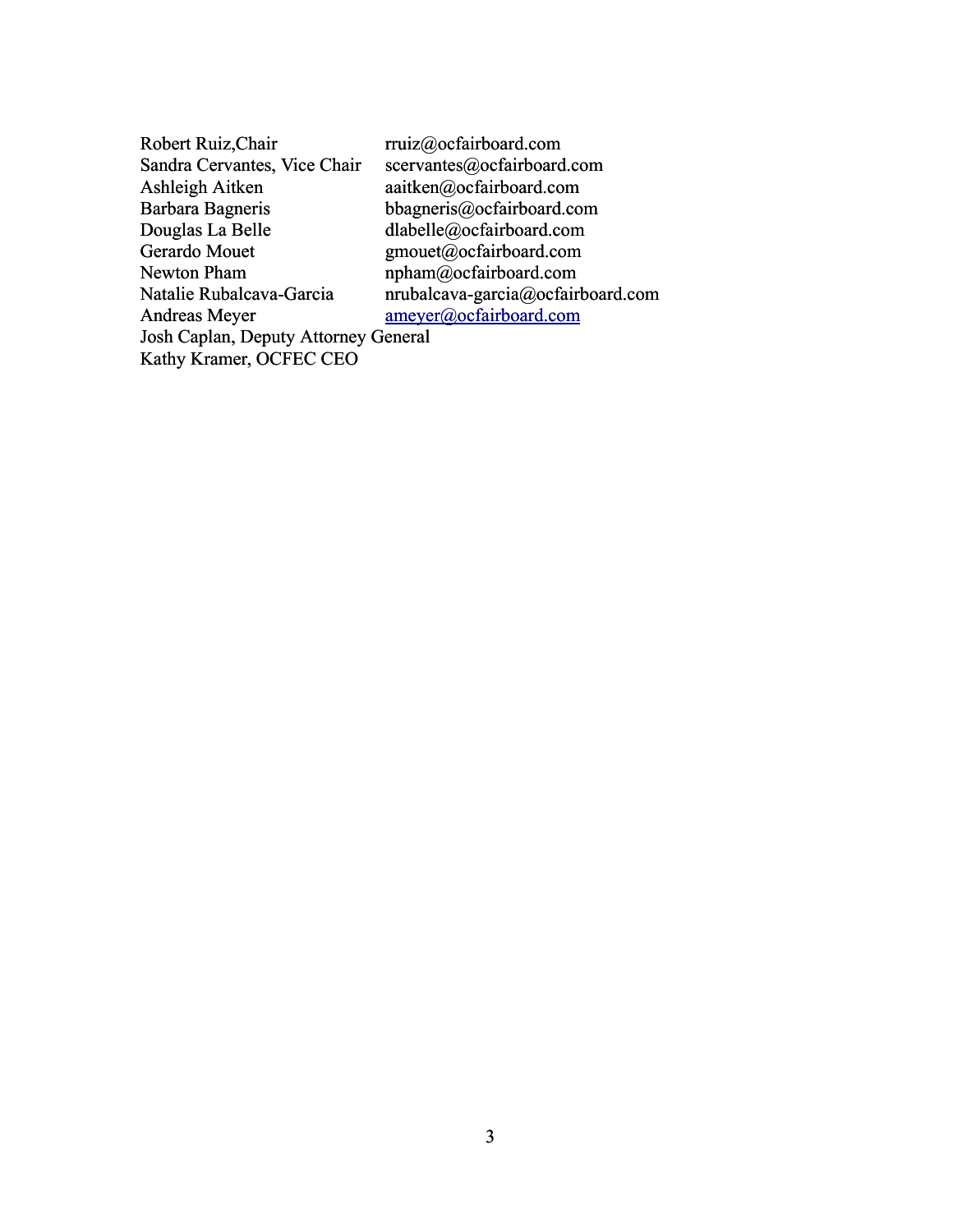### **MossAdams' Bid Work Plan/Approach Methodology**

### **Phase 1: Start-Up and Management (pp. 16-17 of MossAdams' Bid)**

Project initiation consists of collaborative project planning with the District's Board Governance Review Committee (Committee) and project management, including determining who will be interviewed, what documents will be reviewed, what on-site observations and walk-throughs will be performed, when and how results will be shared, how stakeholder outreach strategies will be used, and how we'll report on project status.

Elements:

1.1 Initiate Project

1.2 Perform Project Management

1.3 Provide Quality Assurance

### **Deliverables: Final Work Plan; Interview List; Progress Reports**

#### **Phase 2: Fact Finding (p. 17 of MossAdams Bid)**

In the second phase, we'll conduct our fieldwork, including documentation review, walk-throughs, observations. and Interviews. We'll obtain the most current information available and powerful insights from District personnel and selected external stakeholders. We'll help the Committee to obtain relevant Input from the California Department of Food and Agriculture (CDFA) and the California Department of Justice. Based on the initial project plan agreed to in Phase 1, we'll also assist the Committee in soliciting public and key stakeholder Input at this point in the process.

#### Elements:

2.1 Review Documentation

- 2.2 Perform Interviews
- 2.3 External Outreach
- 2.4 Prepare Preliminary Observations
- 2.5 Present Preliminary Observations

### **Deliverables: Document request list; Preliminary Findings**

#### **Phase 3: Analysis and Policy Development (p. 18 of MossAdams Bid)**

Based on firsthand input gained during our fieldwork in the previous phase, we'll provide a draft of the revised governing policies for review by the Committee. We'll also develop a report with recommendations related to the organization's institutional culture, core values, and any other governance issues that may not be reflected in the drafted policies.

#### Elements:

3.1 Assess Governance Environment

3.2 Compare to Best Practices

3.3 Draft Revised Governing Policies

3.4 (Omitted)

3.5 Prepare Draft Observations and Recommendations

3.6 Present Revised Governing Policies and Draft Observations and Recommendations

# **Deliverables: Draft Recommendations; Draft Revised Governing Policies**